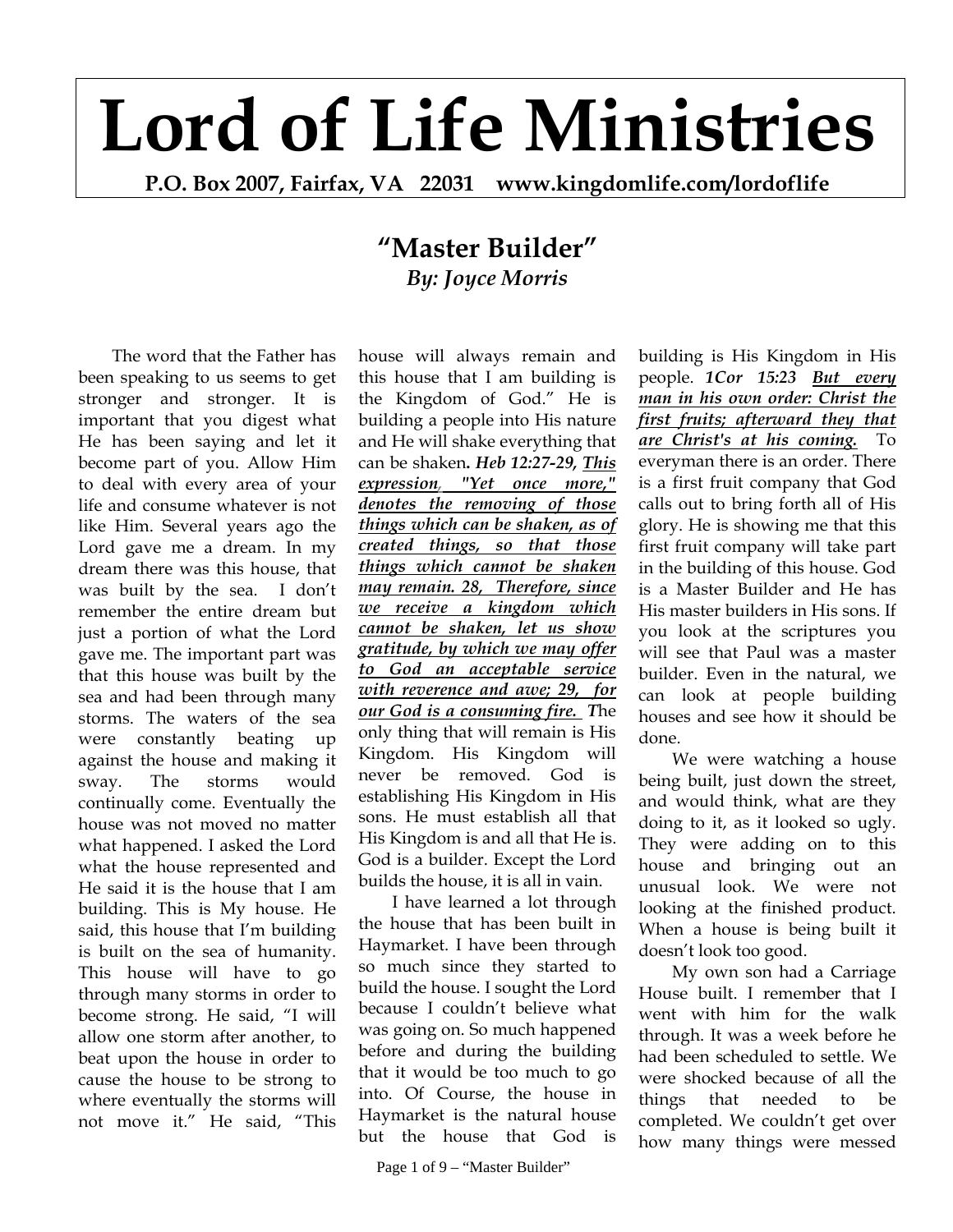up; cabinets, paint jobs, nicks here and there, and dents in the doors. I couldn't believe that the house would be ready in a week. They did do the finishing touches and the house was ready in time.

The Lord spoke to us and said, "I have been working on My sons for a very long time, but when it comes to the final touches it will be quick."

It was just the same way that I saw the Carriage House being built and finally finished in a short time. Then it was ready to be used.

The Lord said, "My sons will come into My glory. It will be quick."

The Body of Christ is going to have to go through more trials and tribulations in order for her to come into all the glory. He said, when it comes to the final finishing touches it will be quick. There is a TV program that is called, "House Makeovers". They go into a home and tear down and build up in seven days. It is amazing how it totally transforms people's lives. The family's life is transformed and the people who did the work truly are rewarded. I can see God in that program.

God is a builder. He is a God of Restoration so in order for Him to restore, He takes these houses, which are you and I, and He says that we are His house. We are the house of the Lord. We are the temple of God. Therefore God has to take this house and do some spring-cleaning. Even in the natural, it is necessary to do some spring-cleaning. If you don't, things can get out of order. In these last days the Father is doing the correction because judgment always begins at the house of God. This is why God is passing

over America seven times. I have watched it since 1993. He said, "He would start with floods. He said, "That His judgments would increase just as when He judged Egypt. I have watched His judgments get stronger and stronger. You can see that this is a crucial time that we live in.

 Thank God for His mercy and grace and kindness. God also dealt with Saddam Hussein on Friday night. So do not be weary of sitting here and getting in the Spirit and waiting on God. We are allowing God to work through us. While we were ministering today I was picking up the people in Florida who had the hurricanes. They had such anxiety and fear of losing everything, their possessions and maybe their lives. We really do not understand what they are going through.

The Lord was reminding me of what happened about a year ago. A tornado came through here. That night the wind blew at 60 miles an hour. Do you remember that? God did keep the trees from toppling onto my old house, except for one that fell on the garage and knocked the chimney down. I forget to mention that when I prayed about the trees. I learned that when you ask that Lord to do something you must cover all the details.

The wind was only 60 mph. In some places in Florida, the people were hearing the winds at 124 mph, and the noise was frightening. They heard it all night for 3 days. .

This is why the Lord is saying stand in the gap for these people. Have compassion for them. We did today when we

were in the Spirit. Seeing many praying and talking with God. So we pray that this will cause many to come closer to God.

I can understand why the Lord spoke to me many years ago when we were in Jupiter, Florida. I was walking out on the pier and then I sat down and looked at the water. I was just sitting there and talking with the Father and looking around and all of a sudden, He spoke and said, "One day you will see this all under water." In hearing about these hurricanes and the damage they have done, I can see how this could happen very quickly.

The Lord spoke to us this morning and said, "These hurricanes are a warning." God is trying to tell these people that, this little strip will not be there forever. People need to be in tune to these warnings, as to where they should live. It is most important for us to be in tune with the Father and to have a close relationship with Him, and to allow the Lord to establish His Kingdom in our lives so that we will be able to withstand the storms.

If you are going into a deeper realm in Christ, He is going to prove, try and test you. That is so that you can go on into the next realm. Some of you have been going through many things. Believe me, that is good news. I have also been going through many trials and tribulations. The whole purpose for all this is that God is working more of His nature in us. God is making you stronger in Him, because God's sons are having to stand firm and minister to people. There are those who are going through a lot of turmoil and chaotic times.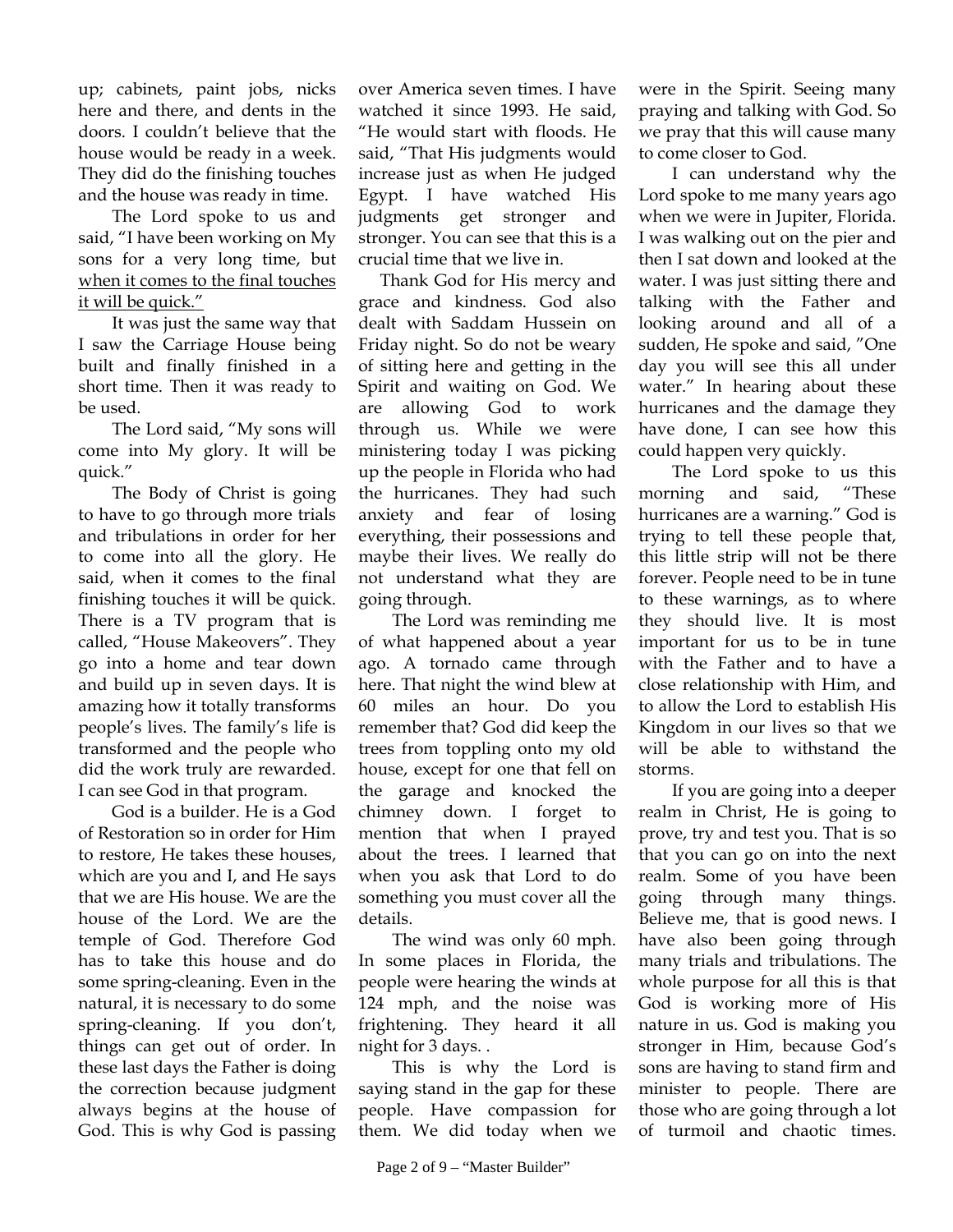Everything that you go through is an important experience. It will make you ready to minister to others in similar circumstances. That is our whole purpose in life. That is what we are here for. God wants to work through us for His glory.

To refer back to the house that is being built for me. The builders have made several errors. Many things were built incorrectly, from the wrong colors to the wrong fixtures, etc.

I inquired to the Lord, as to why all this was happening. Remember when the Lord said, He was taking me out of the old house. It meant that He was taking us into the next realm and taking His sons into the next realm, which is the glory of the Lord. It is very interesting that the new house lot number is 1833. Eighteen means a rest from bondages that God wants to deliver us from. Thirty-three means double portion and resurrection life. So I asked the Lord why are they making so many mistakes? These are things that you put in my heart to have done in the house. He said, "This is so that you can experience what others are going through." Then you can identify with these people who come to you and have the same trying experiences. I said, God, I am frustrated. God said, "Now you know how frustrated I get." He said, "How many times have I tried to deliver my people out of bondage, and they want to put something back in My house (their lives) that I have removed. How many times have My people wanted to change something that I have changed?" He said, "This is what is going on with My sons. Look at

Israel. Israel was delivered out of bondage and she simply refused to stay out of bondage and kept going back into the very thing that she was delivered from. "The Lord said, "Joyce, I have an eternity, I am not into time. Everything came out of Me, through Me and back into Me. What I am building is Myself. I will take nothing less than Myself. The house that I am building is Myself. My sons have to go through a process. They are the forerunners. I will keep putting them through the process until they are changed from glory to glory into the image of My dearly beloved son. They are to come forth in all My glory and I will put the finishing touches on them. *Psalm 127:1 Unless the LORD builds the house, They labor in vain who build it; Unless the LORD guards the city, The watchman keeps awake in vain.* 

It will be individuals who are letting God build the house. God has done a lot of building in each of you. In My Fathers house are many mansions of the Lord. *John 14:2.* You are God's house.

The Bible even says that this house is to glorify God in our body. You don't belong to yourself anymore. He paid the price for this house and has tabernacled Himself in you, because you have been created to be His resting place. *Rev 21:22, And I saw no temple therein: for the Lord God Almighty and the Lamb are the temple of it.* When God is finished with you there will be no more temple. You won't see the temple; you won't see the person because when God is finished with what He is building, He is going to be looking at Himself. That means

that others will be seeing Him. Even as Jesus said, "When you have Me, you have seen the Father. Jesus was the pattern that we are to follow.

The reason the Lord wanted me to talk to you about this today is because He is raising up builders. God is The Builder**, YES**, but God is taking over His sons where He will operate through His sons to build His nature into peoples lives. He is raising up people who will minister and build up a foundation. Unfortunately, the body of Christ has been built on traditions and teachings of man. Built on doing things that man has taught them to do. Things that God never said they had to do.

So the Lord is raising up ministers, even like the Apostle Paul. He said, that He was a **Master Builder** and that he had laid the foundation and then He said, others would come and build on top of that foundation.

I've watched the houses being built in Haymarket. They have a specialized crew that comes in and lays the foundation. When that crew is finished with the cement work, another crew puts up the framework.

In *Rev 21:12*, it talks about the gates of Jerusalem. There were 12 gates in the building of Jerusalem, which is the house of the Lord, The temple of God. He has 12 foundations. It goes on to say, that these 12 foundations are the 12 Apostles, so the things that the disciples had taught and all the instructions they had given is what the Body of Christ is to be built on. It is to be built on the teachings of the Lord.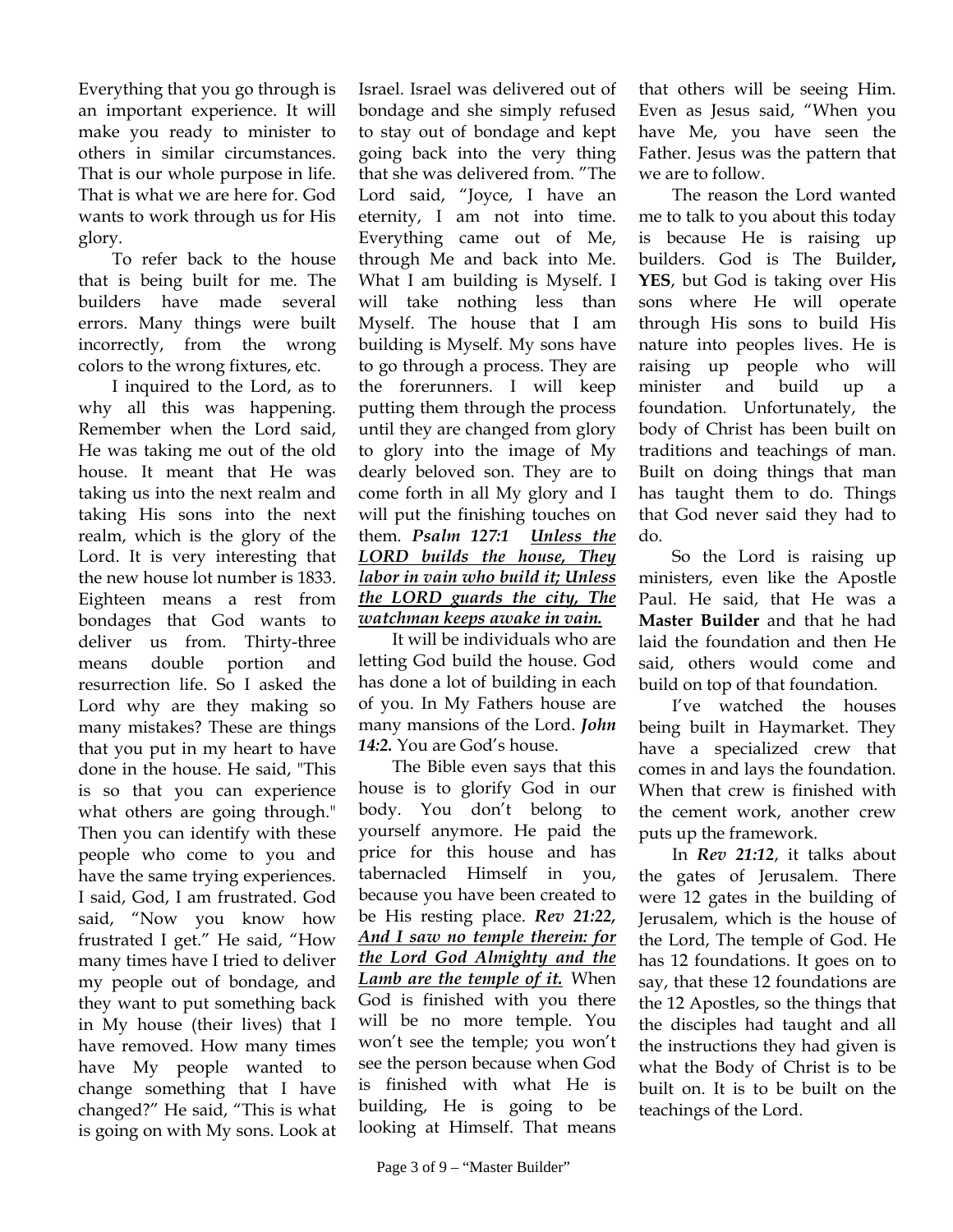People come here and God delivers them and He teaches them and they experience the presence of God. Then they need to be taught how to keep the presence of the Lord. They have to put what they have learned into practice. Most people do not know how to hear God's voice. Some think that we are very strange because God does talk to people who are open.

I have been meeting people in the last few weeks that never even heard that God can talk to you and they think that you are really weird and strange. They are clueless as to knowing God's plan and God's instructions. They just don't have the understanding. The Father has been dealing with us over and over again because He is teaching us His ways. He is giving you His instructions and because of what He is working in us, we are changing. You will be able to teach others and give instructions to others regarding the very same thing that you have experienced and walked out.

I began to think about what goes into building a house. In building a house there are different stages to go through. You build the basement, then the walls and then the roof.

When God builds a house you cannot even hear a hammer. You cannot hear any noise. When He built the temple (in the old testament) you couldn't hear the noise of the hammer because God was doing it by His Spirit. *2 Chron,* God is doing His work in you and me by His Spirit and by His Word. That is how He builds a house. God gets really grieved because He will deliver people. He will set them free and get

them to where they can truly get to know Him but then they go back into the world or they go back into bondage, into the very thing that He delivered them out of.

 God is getting ready to put the final touches on His sons in order to bring forth the full manifestation of all His glory. When He puts those final little touches on, that is when the glory and the manifestation is to take place. There are manifestations all along through your walk. God manifests Himself everyday in your life. I am talking about all that He is and the fullness of Him operating out of us. It has been a process in you and me. You will be able to see who has allowed God to build Himself in them and who has not. You are going to really see that in this day and in this hour. You will see a falling away. Those who fall away reveal the son of perdition. Which is the man of sin. The son of perdition is in an individual that never ever really came to a place of understanding, that they are the house of the Lord, the Temple of God. They have not given up their will and embraced God's will in their life. They do not understand that God is to be in control of their life and that they no longer are boss of their house.

In *2 Thessalonians, Chapter 2, Verses 3&4,* it talks about exposing the son of perdition that sits in the temple of God. It says that it is the god of the temple. This may be a surprise, but it happens to you and me at times. Less than it used to, hopefully.

How many times have you noticed that your soul is pulled in different directions, family, work, other interests and you know you

are not to go there. You start losing your **focus.** You go there because you want to please your wife or your husband or your children. You know that you are to please God first. You know that as soon as you turn to those things in your life that there is no life in what you are doing. There is no substance. You yielded your will over to someone else but you did have a choice. That is the anti-Christ. The anti-Christ is in operation when you refuse to yield to the will of God. Anti is the self will that is against the Christ. It is as simple as that. When you realize that your selfwill is consumed in God and it is no longer your will but God's will, your battles and troubles won't be as heavy. That is when you really reckon yourself to be dead. You have to bury that old man, the Adam nature.

There is so much turmoil in the world. You will begin to see what house will fall. Here is a scripture that you can think about, it is *Luke 6:46, Why call me Lord and do not the things which I say.* The Amplified Bible says, *Why call Me Lord and do not practice the things, which I say.* So when you come here to these meetings, week after week for many years, and you receive a lot of instructions and a lot of Word. God has given every single one of us instructions, week after week. We must use it and apply the Word; put it into practice. We have to practice what He says, *"Why do you call Me Lord and do not the things which I say*? "*Who so ever comes to Me and hears My sayings and does them, I will show you to whom he is like."* He is showing the person who does what He is instructing.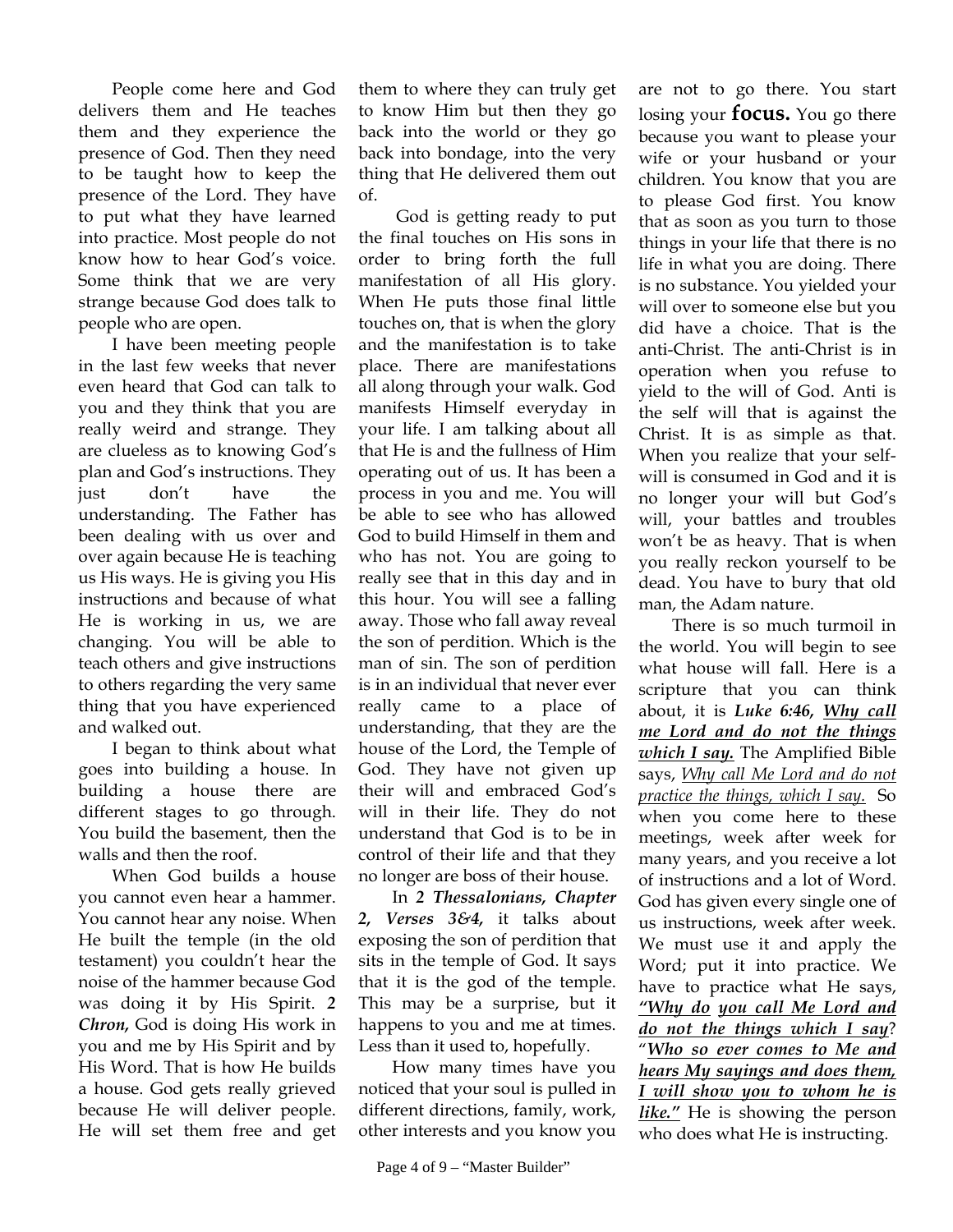You can observe an individual who may go through a whole lot but always comes out on top. You can always see God deliver them. Why is it that you see that they never give up?

One scripture stood out to me**.** *Luke 6:48, They dug deep and laid the foundation on the rock.*  Those two things stood out. I know you have read this before but we will go over it again for a minute. The foundation of a house is very important. If the foundation is not built correctly it is not going to stand. Some houses that are getting built today are not being built right. They are not building houses like they used to.

Look at *Mathew 13:5*, it says, "*Some fell upon the stony places."* The seed is the word. Each week the Lord is planting His sayings in your mind and giving you instructions. The Word says, "some fell on stony places where they had very little earth and therefore they had no depth. They didn't have any roots. If you plant a garden in a rocky place, the seed cannot grow because it cannot go deep in the earth. So the Word of God has to go deep in your mind, in your subconscious. That is why the Lord says we are to meditate upon His Word day and night. The more you meditate upon the Word, the deeper you will go in God. I am not talking about memorizing. So many people memorize. The Lord spoke to me a long time ago and said, "Joyce you will never memorize", and it nearly broke my heart because ministers would come and they could quote scriptures up on one side and down the other. I said, God you make me look so stupid.

God said, "Your mind is like a file. If you memorize all those scriptures, you will store it up in your mind". (In your file). When someone comes to you that I have sent to you, you are apt to pull out a scripture from your file. This is how some ministers tear up My people and My people are mislead. These ministers memorize scriptures and they draw from their own head knowledge. They are not depending on My Holy Spirit to bring the particular scriptures into their remembrance. When I want you to remember something, My Holy Spirit will bring it back to your mind and you will know that it is from Me. You will not be there thinking up a scripture. The Word that you are to give that person will just come in your mind. If that person does not receive it, you have done what I have told you to do. If people do not recognize that it is God using you, they may not receive the instructions but that is not your responsibility.

Each individual is responsible for his walk with God. Remember to whom much is given, much is required. *Matthew 13:21* says*, yet hath he no root in himself.* In the natural, you may notice that some trees have no roots to speak of. The roots are above the ground and do not go deep If a windstorm comes along, the tree cannot stand. God is saying, "Cause your roots to go deep, cause your relationship to go deep in Him. Do not be moved by anything but stand and having done all stand in the evil day." *Eph 6:13***,**  *Wherefore take unto you the whole amour of God, that ye may be able to withstand in the evil* 

*day, and having done all, to stand.* If you want to go deep in God, get to know Him. You must get to know Him for yourself; not by what I know or understand. You have to experience the Word. The Word will bring life to you if you experience it and walk it out. I have a picture that someone gave me. This person said to me, "Joyce, this is your life." It is a cross with a rock and it has a Bible on the rock. The wind is blowing all around and the water and the sea and waves are coming up, but this woman is holding onto the Bible, the cross and the rock and nothing is moving her. That is the key. You have your relationship with God and you are hanging on to the Word that He has given you. Think of all the knowledge and understanding, that He has given you. Trusting in Him will cause you to stand. Situations and circumstance will escalate but you will be able to stand firm people will see that you are not moved because of your circumstances or problems. They will see that you are not anxious and that you have no fear. God beats upon your house with storms and He will put you through one test after another. Finally you get it and when you do the storms subside. It all works to your good**.** *Luke 6:48***,** *He is like a man which built an house, and digged deep, and laid the foundation on a rock: and when the flood arose, the stream beat vehemently upon that house, and could not shake it: for it was founded upon a rock.* The house was not shaken. Why? It was not shaken up because it was founded upon the rock. The foundation is vitally important.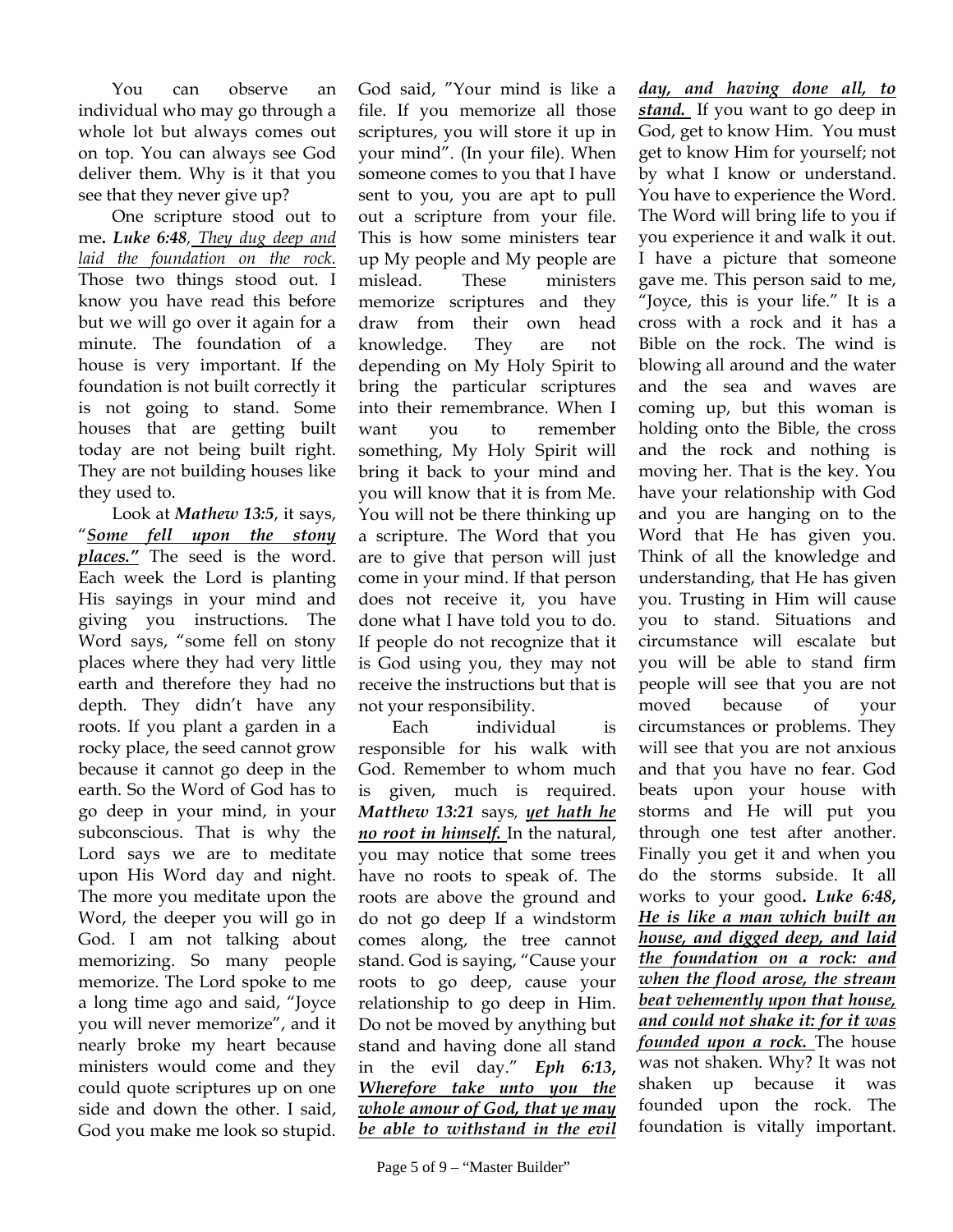God's sons have to let their foundation be built properly. Some of you here know that if the foundation is not built correctly, God is going to make you go back and get it right. You have to go through those twelve gates, which are the twelve tribes. *Rev 21:11, Having the glory of God: and her light was like unto a stone most precious, even like a jasper stone, clear as crystal Rev 21:12, And had a wall great and high, and had twelve gates, and at the gates twelve angels, and names written thereon, which are the names of the twelve tribes of the children of Israel.* It is nothing but an experience in God and each one of those experiences (each one of those gates) is an entrance and a change in your life. He is building His nature, His character and His ways in you and me. The only way that this house will stand and not be moved is to have it built, not upon the foundation of man, not upon the foundation of traditions, not upon the foundation of doctrines, but upon the foundation of Christ. Some religious people will hate you and stare you down. You don't even have to say a word. They do not like you because you are a threat to their kingdom. God allows religion, which is the law. *1Tim 1:9*, *Knowing this, that the law is not made for a righteous man, but for the lawless and disobedient, for the ungodly and for sinners, for unholy and profane, for murderers of fathers and murderers of mothers, for manslayers, 1Tim 1:10*, *For whoremongers, for them that defile themselves with mankind, for menstealers, for liars, for perjured persons, and if there be any other thing that is contrary* 

*to sound doctrine;* She was your schoolmaster. God allowed you to go through the church system. He allowed you to have the schoolmaster in order to bring you to a place where you finally wanted Him and did not want the traditions and doctrines of Moses You didn't want the religion because you could see that you didn't change or grow even though you went to church every Sunday. You were going through the motions week after week. Finally God woke you up and brought you out of that and into His Kingdom. God is building His House. Where is God establishing His house? He is establishing it above all mountains and all hills. He is establishing His Kingdom in His people. *Isa 2:2, It shall come to pass in the last days, that the mountain of the LORD'S house shall be established in the top of the mountains, and shall be exalted above the hills; and all nations shall flow unto it. 2:3 And many people shall go and say, Come ye, and let us go up to the mountain of the LORD, to the house of the God of Jacob; and he will teach us of his ways, and we will walk in his paths: for out of Zion shall go forth the law, and the word of the LORD from Jerusalem.*

The Kingdom principles are what Jesus and the deciples taught. He is establishing His Kingdom. It is being established in mans heart. If you really understand that you are the house of God and; this is His temple, His body, you can say, "How am I using this house?" Some people defile the house with idols. An idol is anything (a thought) that consumes your mind and you give it your full

attention. All your energy is going in one direction and it begins to separate you from the Lord. You are not clear minded. You become consumed with a particular subject and so you are idolizing. This could be your job, your kids, grand children, or other members of your family, mother, father, husband or wife. You become consumed with the one subject and not in tune with the voice of the Lord. Then you are not able to be instructed and guided by Him. Actually an idol is something that you worship. God said, He would have a people who would worship Him in Spirit and in Truth. You cannot worship God in Truth unless you are in the Spirit and if you are not in the Spirit, you are not in Truth. You are worshipping whatever you are giving your attention to. God said, He would have a people and His house would be a house of prayer. Yes, we do have Thursday and Friday prayer meetings. Thank God. Yes, God pulls you to prayer at four in the morning. Yes, God may pull you in the afternoon or maybe when you are going down the street.

Thank God, that you are in tune and that you let Him take over when He pleases. Why? Because it is His house, it is not your house. He says, "Just let Me do what I want to do".

Sometimes my taste buds want to go one place to eat and God will say, " no" then shows me another place to go. I have learned my taste buds have to be ignored. God gives us much to enjoy in life. He shows us where to go to let His light shine. If God sends you to a particular place there will be someone there whom He wishes to bless. He

Page 6 of 9 – "Master Builder"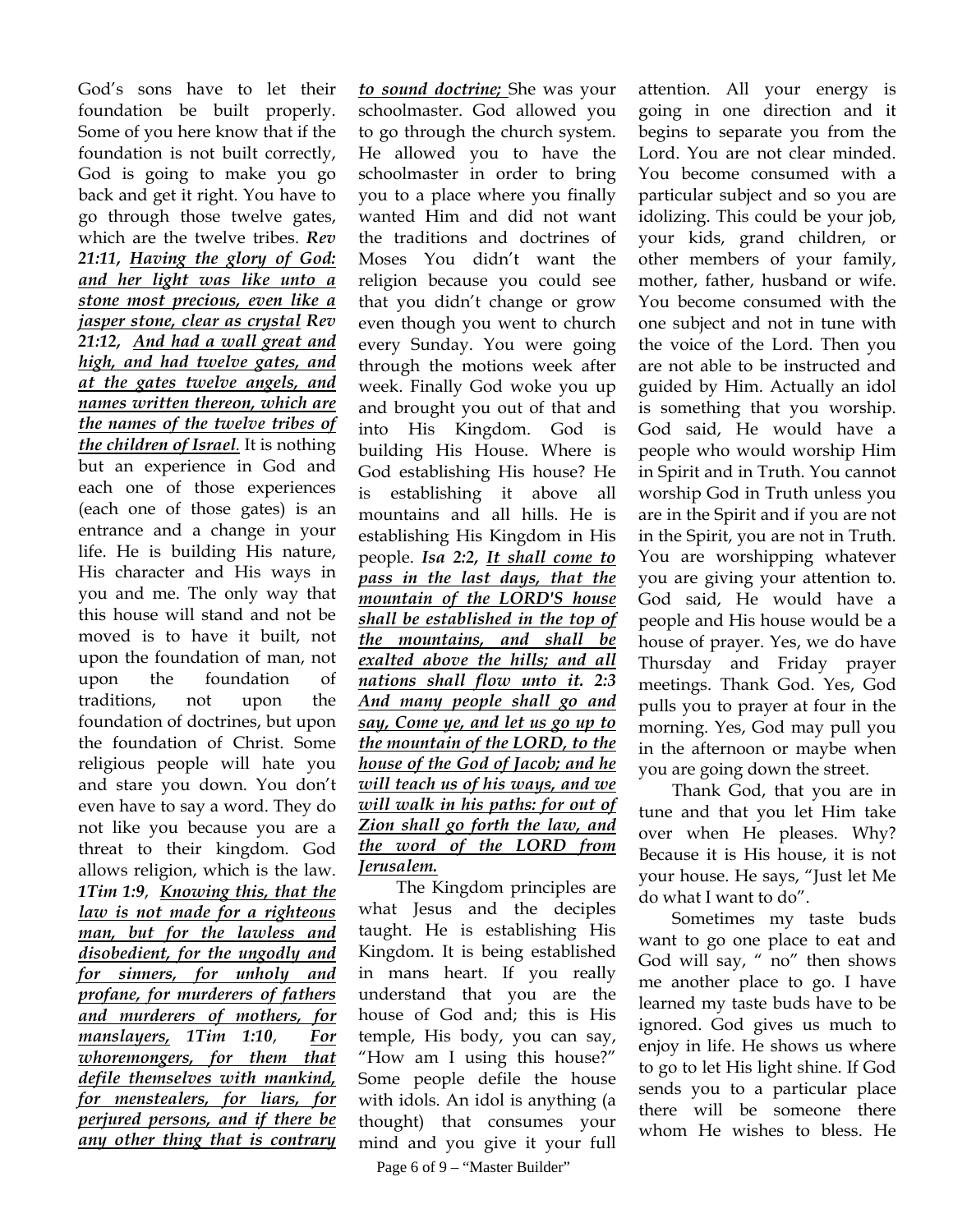knows where He wants His light to shine. He knows where the need is. He wants to be in everything we do. This is His house. This is His body. You never know how He is going to direct you or how He is going to guide you. Everyday is an adventure.

God is establishing His house and once the house is completed, you can read what is going to happen in *Isaiah 2:1*, *The word which Isaiah son of Amos saw concerning Judah and Jerusalem and it came to pass in the last days that the mountain of the Lord's house shall be established in the tops of the mountains*. So God is saying that Jesus Christ is King of kings and Lord of lords. The Lord's house shall be established on the top of the mountain. He is establishing the mind of Christ in you and me and allowing our minds to be transformed into the mind of Christ. I have noticed in the past few years, as I walk among the people, I am not where they are. You have probably experienced this also. Do you understand what I am saying? You are not where they are because you are on a different mountain. You are walking in the Spirit so you are some place other than where they are. You pick up their vibrations and their burdens and you have compassion for them and you understand how Jesus must have felt when He walked among the crowds. He had the mind of God.

Many people are operating in the carnal mind. They are worried and frustrated. The good news is that you have learned to go within. You have learned to get in the Spirit. We do not realize how very blessed we are.

I had a call from a sister in North Carolina. She told me there are so many people in Florida (reference to the severe storms and hurricanes) who don't even know how to pray and how to talk to God. They are perplexed and don't know if they should stay there or leave. They don't know how to hear from God. Sometimes when you get a good thing, you take it for granted. We seem to miss just how blessed we are. God is saying appreciate what you have in Me.

The scripture says, *"It shall be established in the top of the mountains, and it shall be exalted above the hills, and people shall flow unto it.* The nations have been flowing into the house of the Lord for some time. The nations that passed away are waiting to be set free, but this is going to happen in the natural too. Why do you think God is working on you? Know that God is going to use the root of Jesse. There is going to be a people who will be established in the house of David. The house of David will be like God**. Lord have mercy**!

In *Isaiah 11:10***,** It says**,** *and in that day there shall be a root out of Jesse, which shall stand as an ensign of the people, to it shall the gentiles seek, and his rest shall be glorious.* See *Zachariah 6:12, "Then say to him, 'Thus says the LORD of hosts, "Behold, a man whose name is Branch, for He will branch out from where He is; and He will build the temple of the LORD. "*

How can God use you if you do not rule your house and you do not walk out what God is teaching you? And how can God use you to build someone else's house? People watch you. They look at your walk. Your family members and friends are watching and listening to what you say God is teaching you. They look at your walk to see if it lines up with His Word.

God is working on a people and they are doing what He tells them to do. They have had plenty of hard knocks. They have learned obedience through the things, which they have suffered. Finally they say, I have been hurt enough, now I want to obey. Obeying brings blessings and disobedience brings hell. That is how it works. So when you have learned this great lesson people notice that you are living it. You are literally having it by the grace and mercy of God. They will say, "what is it about this person?" Some say, I would never go through what they are going through. What is it about these people, they never give up. I look at their life and I am not sure I want that. Well they are going to have to go through tribulation also. The church has to go through it. The son of man goes through the tribulation first. After the tribulation is the Coming of the Lord, the coming of His sons. *Matt 24:29, Immediately after the tribulation of those days shall the sun be darkened and the moon shall not give her light, and the stars shall fall from heaven, and the powers of the heavens shall be shaken.*

A spring is going to open up a river. This river has already opened up. The Word says, Waters will open up in the house of David and the waters will cleanse the house of Israel. It will cleanse Jerusalem from all of their sins. It is going to wipe out all the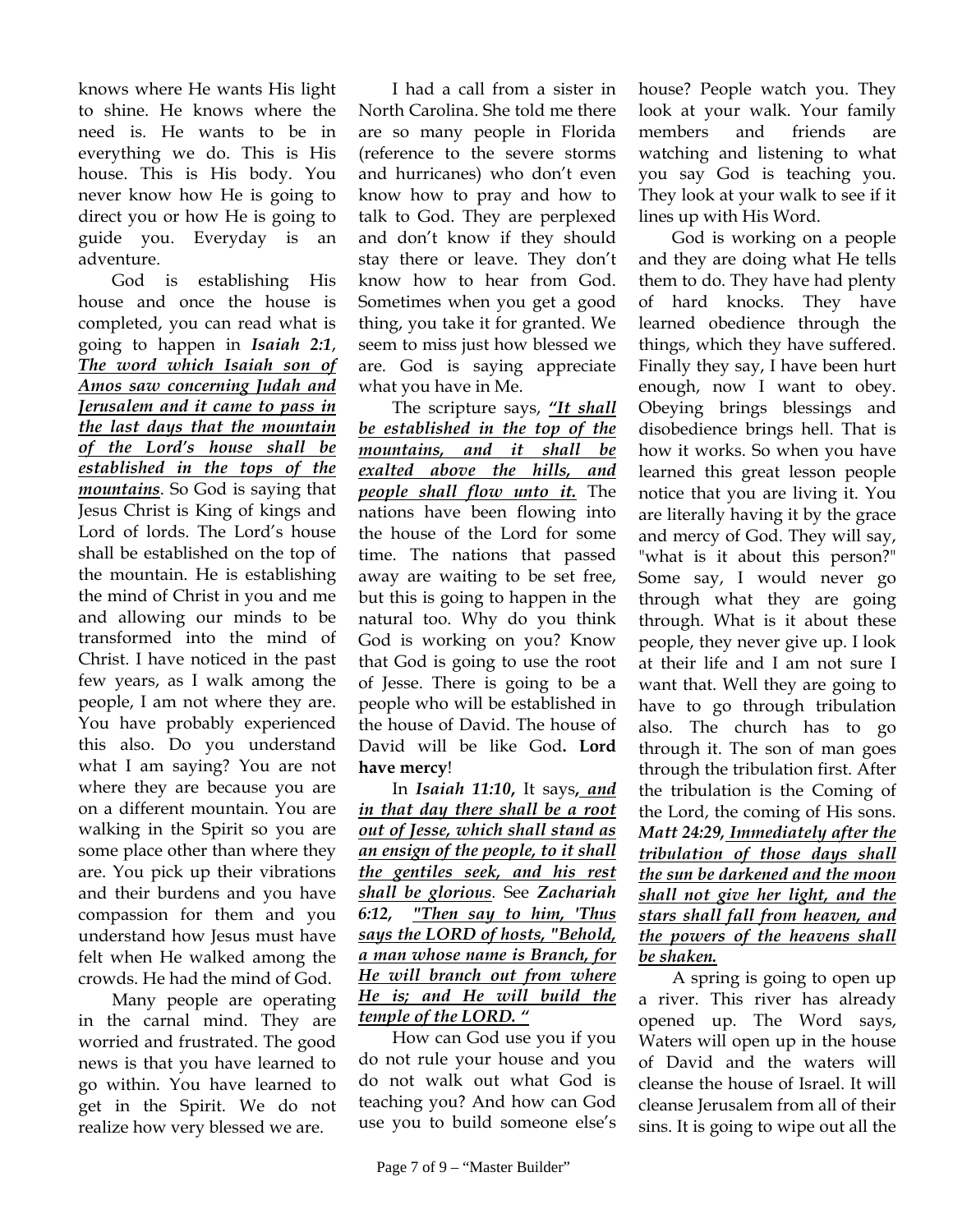idols that are in the house of the Lord. **Praise God**!

Do you hear what I am saying? The Word says, it is even going to remove the Spirit of prophecy that is deception to God's people. It is going to remove it out of the house of God. That is why God is working on His sons. He is putting the final touches on His sons so that Christ can appear to His people.

Christ has begun to deliver His people out of religion and out of bondage because God is building the house. The church is also going to bare the glory of the Lord.

If you read in *Revelation 21,* you will see that the body of Christ is the New Jerusalem. There is going to be a new heaven and a new earth. There will be no more sea (human thoughts), when God is finished transforming your mind and making the changes in you and me. There will be no more human thoughts. Ponder on that. The sea is the carnal mind. There will be no more sea. The scripture says, "A double minded man is unstable in all his ways, He is tossed to and fro. There will not be a double-minded man but with the mind of Christ. *Rev 21*, *Then I saw a new heaven and a new earth; for the first heaven and the first earth passed away, and there is no longer any sea.* It does not exist anymore. That is good news. If you read the scripture carefully it goes on to say, there will be no more pain, no more sorrow. God will wipe away all tears. There will be nothing to cry about. It says the former things have passed away. **Lord have mercy**! God has to deal with the former things first

in the sons. God builds the house by teaching a word that comes out of the Spirit so that you can understand His Word and His ways and so that you can come to know Him for yourself and develop a deep relationship with Him. God has to bring restoration, in order to restore. He has to tear down everything in the house that is not like Him. He does not do it all at once because it would kill you. He does it in degrees, it is a process. He is the Good Shepherd. He said that He came so that He might restore your soul. The soul stores up memories, there is so much in the subconscious of your mind. Those things that happened earlier in your life. Those various things that happened when you were born and as you were growing up. All the hurts and pains that the soul went through. Those are the former things. God goes into the soul and begins to tear down and consume those things. He goes to the root, He deals with the generations. Those things handed down from generation to generation. The foundation has to be built correctly.

I remember that I was baptized when I was 12 years old and in the Baptist church. Then later I was baptized in the Jordon River and I thought I had really gotten it done. Then when God brought us into the ministry He brought a prophet from Florida who asked me if I had been baptized in the name of Jesus Christ, and have you received the circumcision of the heart? Have you married the Lord? I remembered that a woman in Jerusalem had asked me the very same question. I thought she was

crazy in fact everyone at the table thought the same thing. Every morning at breakfast she would ask the same questions. We all thought the woman was strange but God used her to plant the seed in my mind. I told her that I had been baptized twice. I didn't listen to her and she just walked away. God gave me one more chance when that man came from Florida and asked me the same question. I went before the Lord and asked Him what this was all about. He said, "Joyce your foundation is not built correctly. You did not get baptized right." To make a long story short, God is building the house. If it has been built by the Spirit of the Lord and by His instructions then it is going to work. He said, " Joyce you know when you bake a cake, if you don't follow the directions it will flop, it doesn't rise". He said, "You will not rise unless you get the correct baptism and listen to My instructions. The baptism of fire is what is going to build the house. It is the fire of the Lord. It takes the fire of the Lord to consume the dross and to purify. To be baptized in the name of Jesus is to be baptized in the nature of Christ. God's house will be nothing but the nature of Christ. That is the house that He is building. He is building Himself. I said, "God you must really be in love with yourself. Well He is. He is looking at Himself in you and me. He is a happy God, a just God and a holy God. He is pure, holy and right. He is absolutely perfect. He has no flaws, there is no darkness, He is all light. He said, you received the baptism of repentance, this